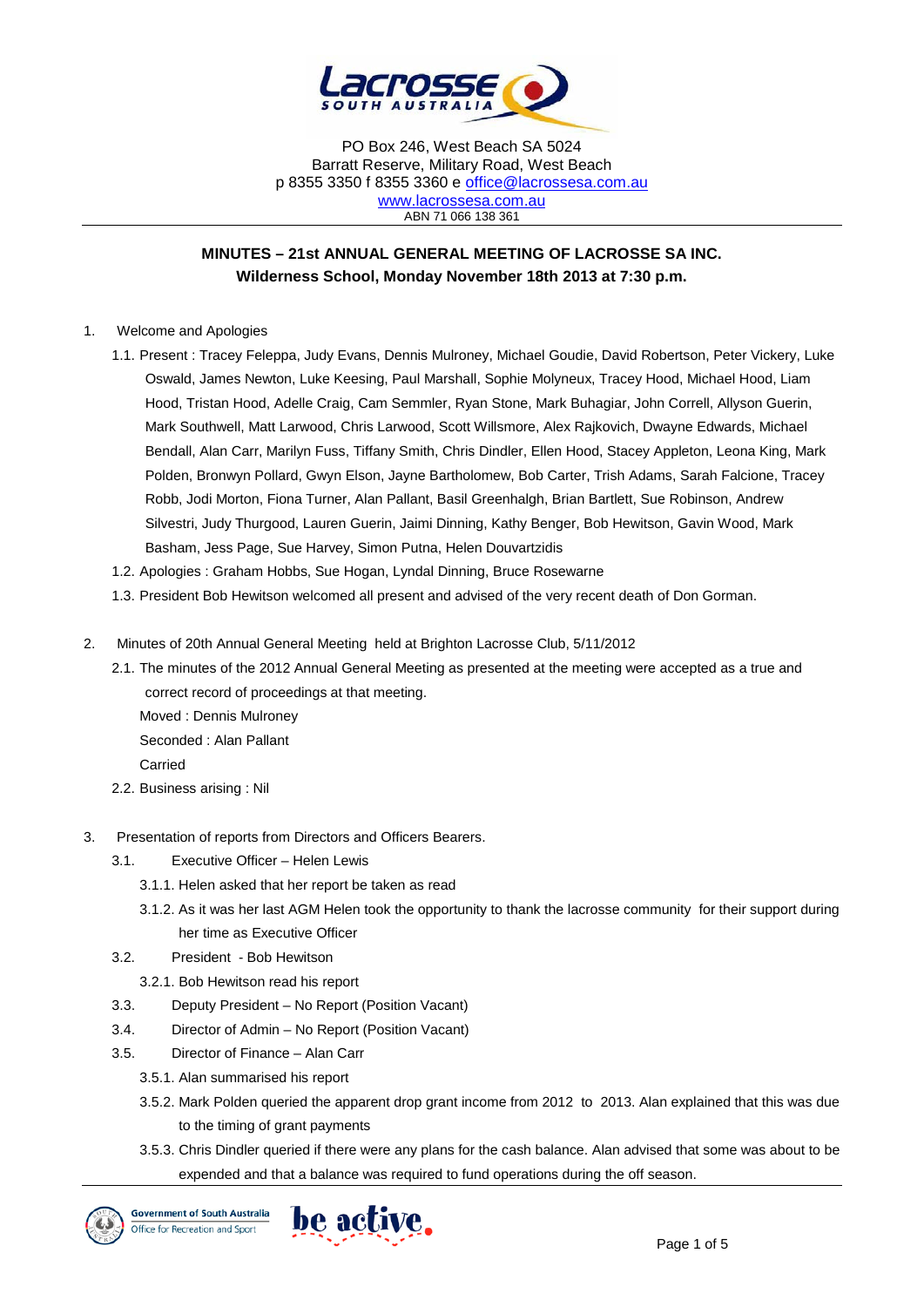

3.5.4. The Finance Report for 2013 as presented was received and accepted Moved : Alan Carr Seconded : Dwayne Edwards Carried 3.6. Director, Women's Competition - Mark Basham

- 3.6.1. Mark requested his report be received and thanked the Women's Lacrosse Committee for their excellent work during the year
- 3.6.2. Some discussion re parking at Park 25. Mark advised that ACC had installed a gate and parking would be for lacrosse personnel only on Saturdays
- 3.7. Director, Men's Competition Mike Bendall
	- 3.7.1. Mike requested his report be received and noted and thanked the MLC delegates for their excellent attendance record at meetings
	- 3.7.2. A three round season is currently being planned for
- 3.8. Director Junior Competition Sue Hogan (an apology)
	- 3.8.1. Sue's report was taken as read
	- 3.8.2. It was noted that the aged groups for the junior competitions would remain the same in 2014. ALA is conducting a review of age groups, with a view to standardising them across the participating states, and possible introduction in 2015.
	- 3.8.3. Extra discussion revolved around junior team compliancy and possible alternative ways of assessing compliancy. Bob advised that the policy will operate in 2014 the same as for 2013.
- 3.9. Director, Development Luke Oswald
	- 3.9.1. Luke summarised his report and asked that it be received
	- 3.9.2. Luke noted that a highlight for 2013 was the IGSSA team in the Under 15 Tournament. Was successful both from a performance and strategic point of view.
	- 3.9.3. As Luke had resigned from the Development Portfolio, Bob thanked him for his excellent work and commitment during his time in the role
- 3.10. Director, Coaching Stacey Appleton
	- 3.10.1. Stacey asked that her report be received.
	- 3.10.2. She referred to future plans for Coaching accreditation which would be presented later in the meeting
- 3.11. Director, Officiating No Report Position Vacant
- 3.12. Director, Promotions Lyndal Dinning (an apology)
	- 3.12.1. Lyndal's report was taken as read
- 3.13. With the exception of the Financial Report (which had already been received and accepted), the EO's and Director's reports were received and accepted as a whole

Moved : Judy Evans

Seconded : Michael Goudie

Carried

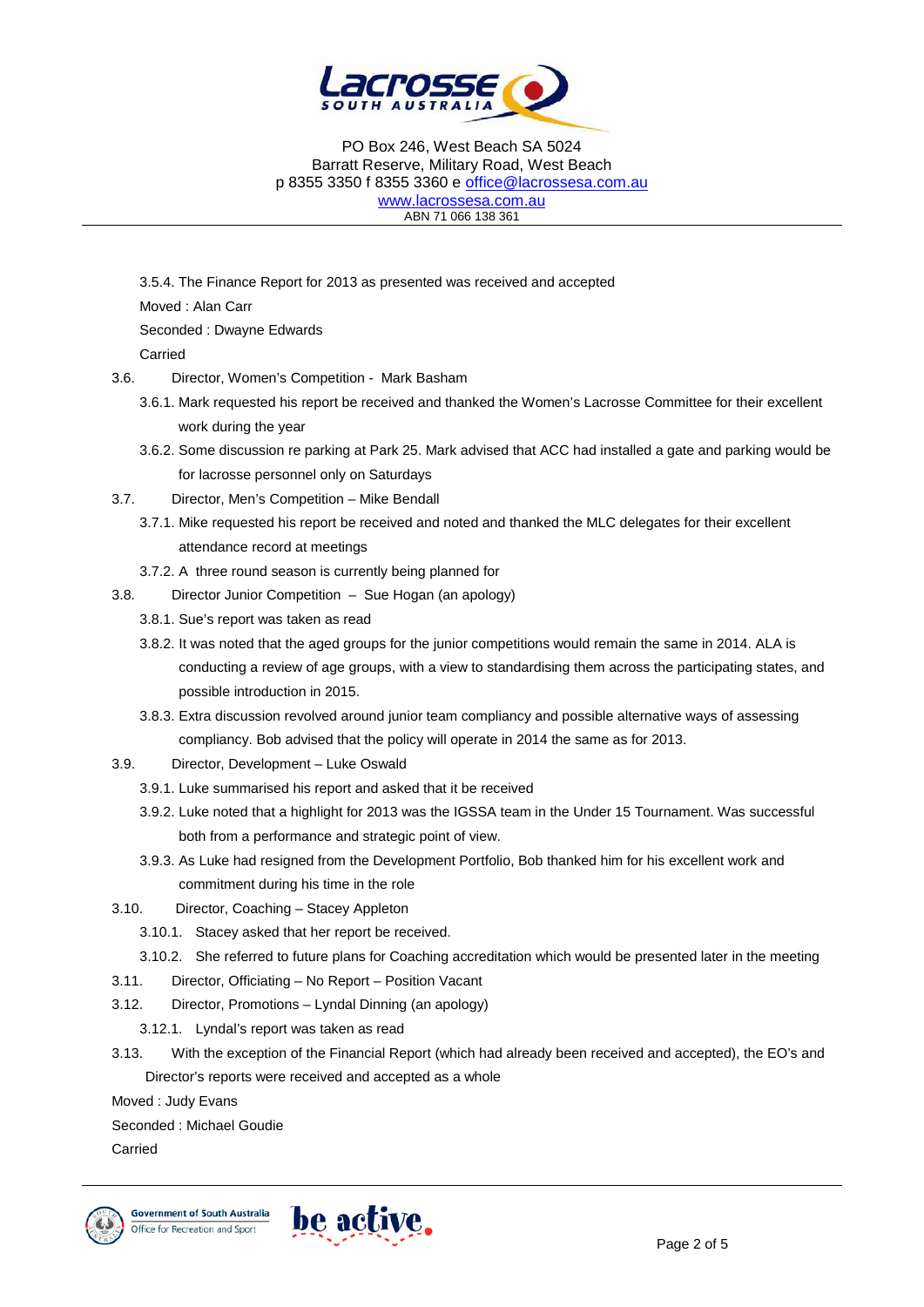

4. Election of Directors.

4.1. Positions for election

- 4.1.1. Deputy President : No prior nominations. No nominations from the floor. Position remains vacant, and can be filled by the Board for the balance of the term at the time of appointment. Interested people asked to contact Bob Hewitson
- 4.1.2. Director, Men's Competition: One nomination : Mike Bendall (incumbent).
- 4.1.3. Director, Junior Competition : One Nomination : Sue Hogan (acting)
- 4.1.4. Director, Coaching : One nomination : Stacey Appleton (acting)
- 4.1.5. Director, Promotions : One nomination : Lyndal Dinning (incumbent)
- 4.1.6. Director, Officiating : One nomination : Mark Basham

There being only one nominee for each of these positions, each nominee was elected for a term of two years.

Moved : Mark Polden

Seconded : David Robertson

Carried

- 4.2. Non-Board Positions
	- 4.2.1. Patron (s) : Bob advised that Graham Hobbs (Patron last year) was willing to continue
	- 4.2.2. Deputy Patron (s) : Bob Advised that Kathy Benger and Jim Goodale (both Deputy Patrons last year) were willing to continue

The incumbent Patrons were re-appointed for 2014.

Moved : Jaimi Dining

Seconded : Judy Thurgood Carried 4.2.3. Auditor (s) : John Swann (auditor for previous year) had agreed to continue John Swann was appointed as the LSA Auditor for 2014 Moved : Alan Carr Seconded : Dennis Mulroney Carried 4.2.4. Historian : Jim Goodale (Historian for previous year) had agreed to continue Jim Goodale was appointed as historian for 2014

Moved : Sue Robinson

Seconded : Alan Pallant



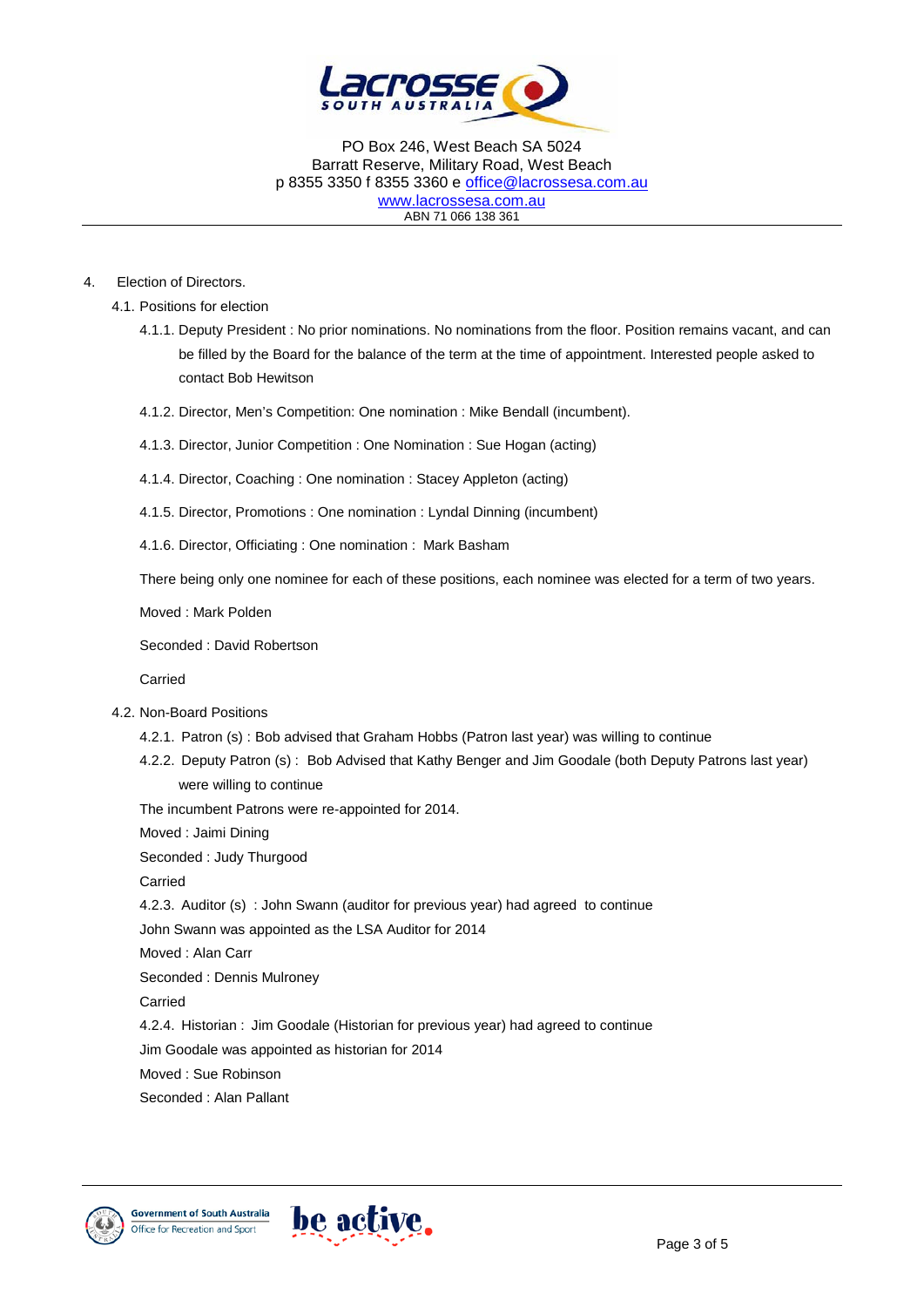

5. Setting of affiliation fees for 2014. Motion : "That the affiliation fees for 2014 be \$60 for clubs and \$30 for other affiliated bodies. " Moved : Alan Carr Seconded : David Robertson Carried

#### 6. Changes to Constitution

- 6.1. Motion to amend Constitution clause 10 for a limited time (as circulated)
	- 6.1.1." To ensure that the Board is not in breach of Section 10 of the constitution during the continued trialling of the new Board structure in 2014, that all of Section 10 of the Constitution of Lacrosse South Australia, except for sub-section 10.4, be suspended from operation for the period starting from the date of the 2013 AGM and ending on the date of the 2014 AGM."

Moved : Sue Robinson

Seconded :Basil Greenhalgh

Carried

### 7. General Business

- 7.1. Coaching Accreditation 2014 :Coaching Director Stacey Appleton introduced the Coaching Accreditation Policy for 2014 which requires
	- 7.1.1. all Club Coaches to have competed the ASC Basic Principles Course (on line)
	- 7.1.2. LSA Coaches to have completed the ALA Club Coaching accredited course (to be held Jan/Feb 2014). After completing this course coaches will have access to the PlaySportsTv web site which offers coaching resources
- 7.2. High Performance Squads : Trish Adam outlined a plan for High Performance (under-age) squads for 2014.
- 7.3. Presentation of Lacrosse SA Awards : The following awards were presented

#### **Service Awards**

Wayne Sutton – Glenelg LC : 500 Games Sharni Wilson-Smith – Burnside LC : 400 games Deeon Otto – Burnside LC : 400 Games

**2013 Carr Trophy : Administrator of the Year** Jodi Morton - Glenelg Lacrosse Club

**2013 Sandery Trophy : Under 17 Sportsman of the Year** Liam Hood – Burnside Lacrosse Club

**2013 Gomer Trophy : Under 17 Sportswoman of the Year** Lucinda Silvestri – Wilderness Lacrosse Club